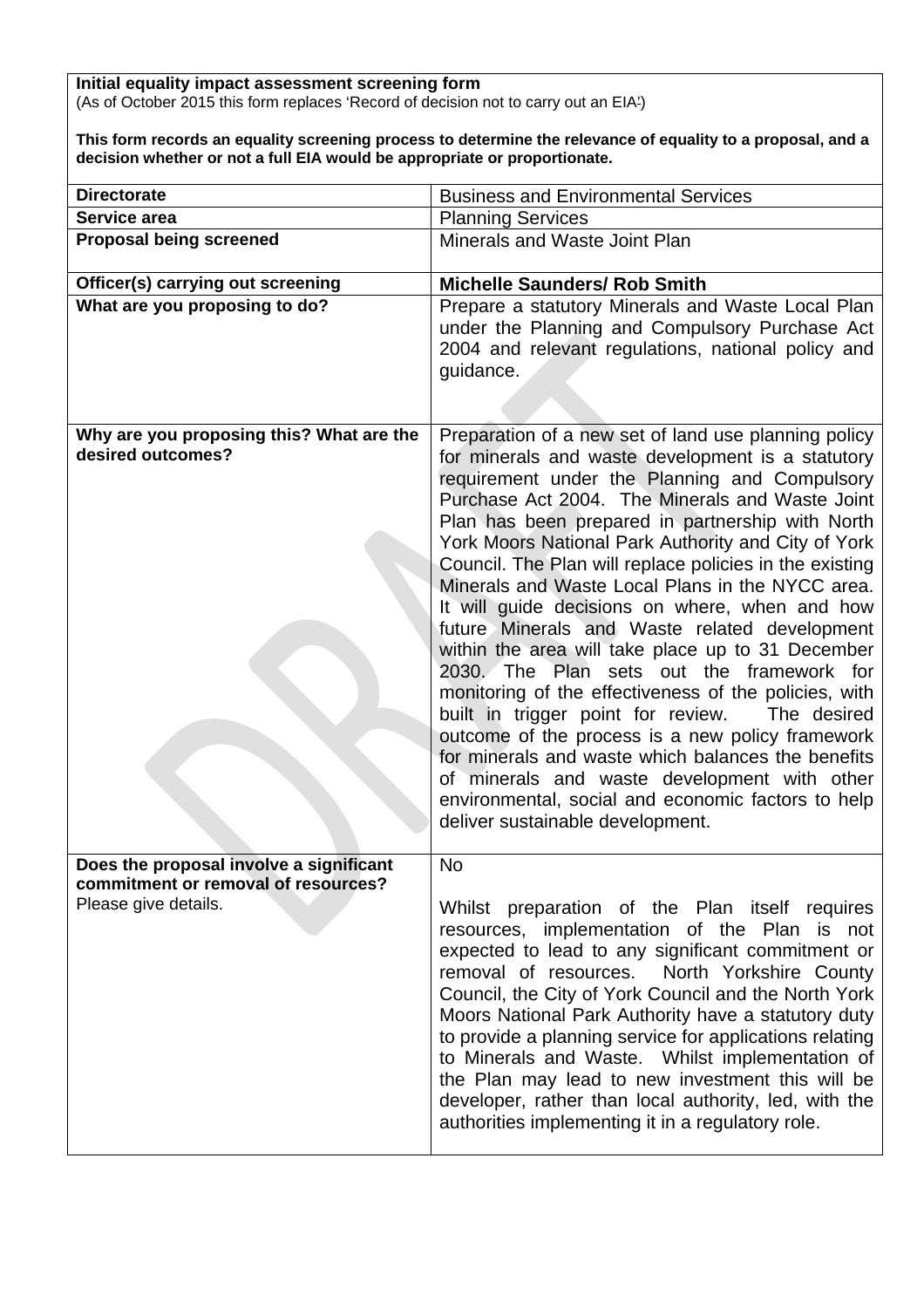**Is there likely to be an adverse impact on people with any of the following protected characteristics as defined by the Equality Act 2010, or NYCC's additional agreed characteristics?**  As part of this assessment, please consider the following questions:

- To what extent is this service used by particular groups of people with protected characteristics?
- Does the proposal relate to functions that previous consultation has identified as important?
- Do different groups have different needs or experiences in the area the proposal relates to?

**If for any characteristic it is considered that there is likely to be a significant adverse impact or you have ticked 'Don't know/no info available', then a full EIA should be carried out where this is proportionate. You are advised to speak to your Equality rep for advice if you are in any doubt.** 

| <b>Protected characteristic</b>                                                                                                                                                                                                                                           | <b>Yes</b>                                                                                                                                                                                                                                                                                                                                                                                                                                                                                                                                                                                                    | <b>No</b>               | Don't know/No<br>info available |  |  |
|---------------------------------------------------------------------------------------------------------------------------------------------------------------------------------------------------------------------------------------------------------------------------|---------------------------------------------------------------------------------------------------------------------------------------------------------------------------------------------------------------------------------------------------------------------------------------------------------------------------------------------------------------------------------------------------------------------------------------------------------------------------------------------------------------------------------------------------------------------------------------------------------------|-------------------------|---------------------------------|--|--|
| Age                                                                                                                                                                                                                                                                       |                                                                                                                                                                                                                                                                                                                                                                                                                                                                                                                                                                                                               | $\times$                |                                 |  |  |
| <b>Disability</b>                                                                                                                                                                                                                                                         |                                                                                                                                                                                                                                                                                                                                                                                                                                                                                                                                                                                                               | $\mathsf{X}$            |                                 |  |  |
| Sex (Gender)                                                                                                                                                                                                                                                              |                                                                                                                                                                                                                                                                                                                                                                                                                                                                                                                                                                                                               | $\overline{X}$          |                                 |  |  |
| Race                                                                                                                                                                                                                                                                      |                                                                                                                                                                                                                                                                                                                                                                                                                                                                                                                                                                                                               | $\overline{X}$          |                                 |  |  |
| Sexual orientation                                                                                                                                                                                                                                                        |                                                                                                                                                                                                                                                                                                                                                                                                                                                                                                                                                                                                               | X                       |                                 |  |  |
| Gender reassignment                                                                                                                                                                                                                                                       |                                                                                                                                                                                                                                                                                                                                                                                                                                                                                                                                                                                                               | $\overline{X}$          |                                 |  |  |
| Religion or belief                                                                                                                                                                                                                                                        |                                                                                                                                                                                                                                                                                                                                                                                                                                                                                                                                                                                                               | $\mathsf X$             |                                 |  |  |
| Pregnancy or maternity                                                                                                                                                                                                                                                    |                                                                                                                                                                                                                                                                                                                                                                                                                                                                                                                                                                                                               | $\overline{X}$          |                                 |  |  |
| Marriage or civil partnership                                                                                                                                                                                                                                             |                                                                                                                                                                                                                                                                                                                                                                                                                                                                                                                                                                                                               | $\overline{\mathsf{x}}$ |                                 |  |  |
| <b>NYCC additional characteristic</b>                                                                                                                                                                                                                                     |                                                                                                                                                                                                                                                                                                                                                                                                                                                                                                                                                                                                               |                         |                                 |  |  |
| People in rural areas                                                                                                                                                                                                                                                     |                                                                                                                                                                                                                                                                                                                                                                                                                                                                                                                                                                                                               | X                       | See note at end                 |  |  |
|                                                                                                                                                                                                                                                                           |                                                                                                                                                                                                                                                                                                                                                                                                                                                                                                                                                                                                               |                         | of<br>screening                 |  |  |
|                                                                                                                                                                                                                                                                           |                                                                                                                                                                                                                                                                                                                                                                                                                                                                                                                                                                                                               |                         | assessment                      |  |  |
| People on a low income                                                                                                                                                                                                                                                    |                                                                                                                                                                                                                                                                                                                                                                                                                                                                                                                                                                                                               | X                       |                                 |  |  |
| Carer (unpaid family or friend)                                                                                                                                                                                                                                           |                                                                                                                                                                                                                                                                                                                                                                                                                                                                                                                                                                                                               | $\overline{\mathsf{x}}$ |                                 |  |  |
| Does the proposal relate to an area where<br>there are known inequalities/probable<br>impacts (e.g. disabled people's access to<br>public transport)? Please give details.                                                                                                | The Geographical scope of the Plan is such that it<br>comprises the whole of North Yorkshire (excluding<br>the Yorkshire Dales) and the City of York.<br>However, taking into account the matters<br>addressed by the Plan and bearing in mind that the<br>policies in the Plan give specific protection to local<br>communities from adverse impacts of minerals and<br>waste development, wherever it may be proposed<br>across the Plan area, it is not considered that its<br>implementation would give rise to any differential<br>impact on areas of known inequalities or other<br>foreseeable impacts |                         |                                 |  |  |
| Will the proposal have a significant effect<br>on how other organisations operate? (e.g.<br>partners, funding criteria, etc.). Do any of<br>these organisations support people with<br>protected characteristics? Please explain<br>why you have reached this conclusion. | No. The focus of the Plan is on the use and<br>development of the land for minerals and waste<br>purposes. The key purpose of the Plan is to help<br>the Authorities take decisions on relevant planning<br>applications. As such its prime purpose is to<br>support a regulatory process undertaken by the<br>three Authorities in their capacity as minerals and<br>waste planning authorities. Whilst this process is<br>undertaken in consultation with other relevant                                                                                                                                    |                         |                                 |  |  |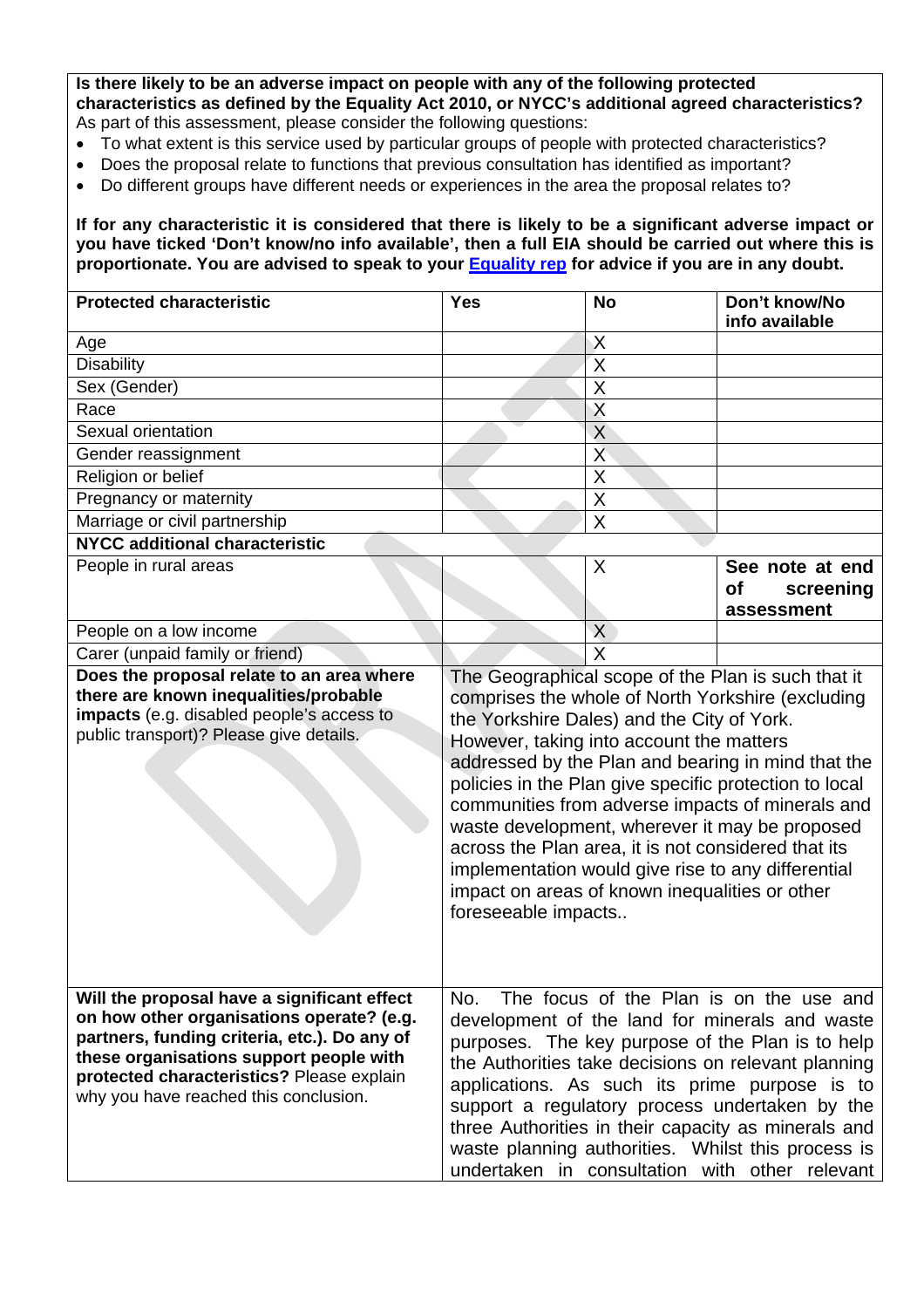|                                                  | bodies, for example the Environment Agency and<br>the relevant District/Borough Council, it is not<br>intended, or likely, to have any significant influence<br>on how those organisations operate or are funded.<br>Development brought forward as a result of<br>implementation of the Plan is expected to be led by<br>the private sector. |    |                          |  |  |
|--------------------------------------------------|-----------------------------------------------------------------------------------------------------------------------------------------------------------------------------------------------------------------------------------------------------------------------------------------------------------------------------------------------|----|--------------------------|--|--|
| Decision (Please tick one option)                | EIA not<br>relevant or<br>proportionate:                                                                                                                                                                                                                                                                                                      | X. | Continue to full<br>EIA: |  |  |
| <b>Reason for decision</b>                       | The screening process has led to the conclusion<br>that the Minerals and Waste Plan will not have<br>likely significant impacts upon the identified<br>characteristics.                                                                                                                                                                       |    |                          |  |  |
| <b>Signed (Assistant Director or equivalent)</b> |                                                                                                                                                                                                                                                                                                                                               |    |                          |  |  |
| <b>Date</b>                                      |                                                                                                                                                                                                                                                                                                                                               |    |                          |  |  |

Note on potential for impact on people in rural areas.

For the purposes of screening, consideration has been given as to whether the Plan could give rise to significant adverse impact on people in rural areas, as set out below.

The Plan puts in place a supportive policy framework for the maintenance of supply of minerals within the area. Minerals resources can only be worked where they are found in economically viable configurations, and where other factors, such as adequate access or other environmental constraints, allow. As a result, mineral working is likely to take place in rural areas and the Plan identifies a number of sites which are considered suitable in principle for future working, and which are located in rural areas. Whilst this could lead to potential for some adverse impacts on the environment and local amenity in rural areas, and hence impact on people in rural areas, minerals development can also provide local employment and make a positive contribution to the local economy, including through related supply chains and therefore help further social and economic objectives in rural areas. Furthermore, the Plan contains a number of policies which are specifically aimed at managing and controlling development to ensure that unacceptable impact does not occur. This includes seeking to protect local communities, businesses and other important receptors from the adverse effects of minerals (and waste) development, whether they be located in rural or urban areas.

Taking this into account, it is not considered that Plan will give rise to a significant adverse impact on people in rural areas. It is further considered that, when viewed against a 'no plan' scenario, implementation of the Plan would be likely to reduce the overall potential for adverse impact on rural communities as in this alternative scenario development proposals would be likely to continue to come forward but an up to date policy framework for control would not be in place.